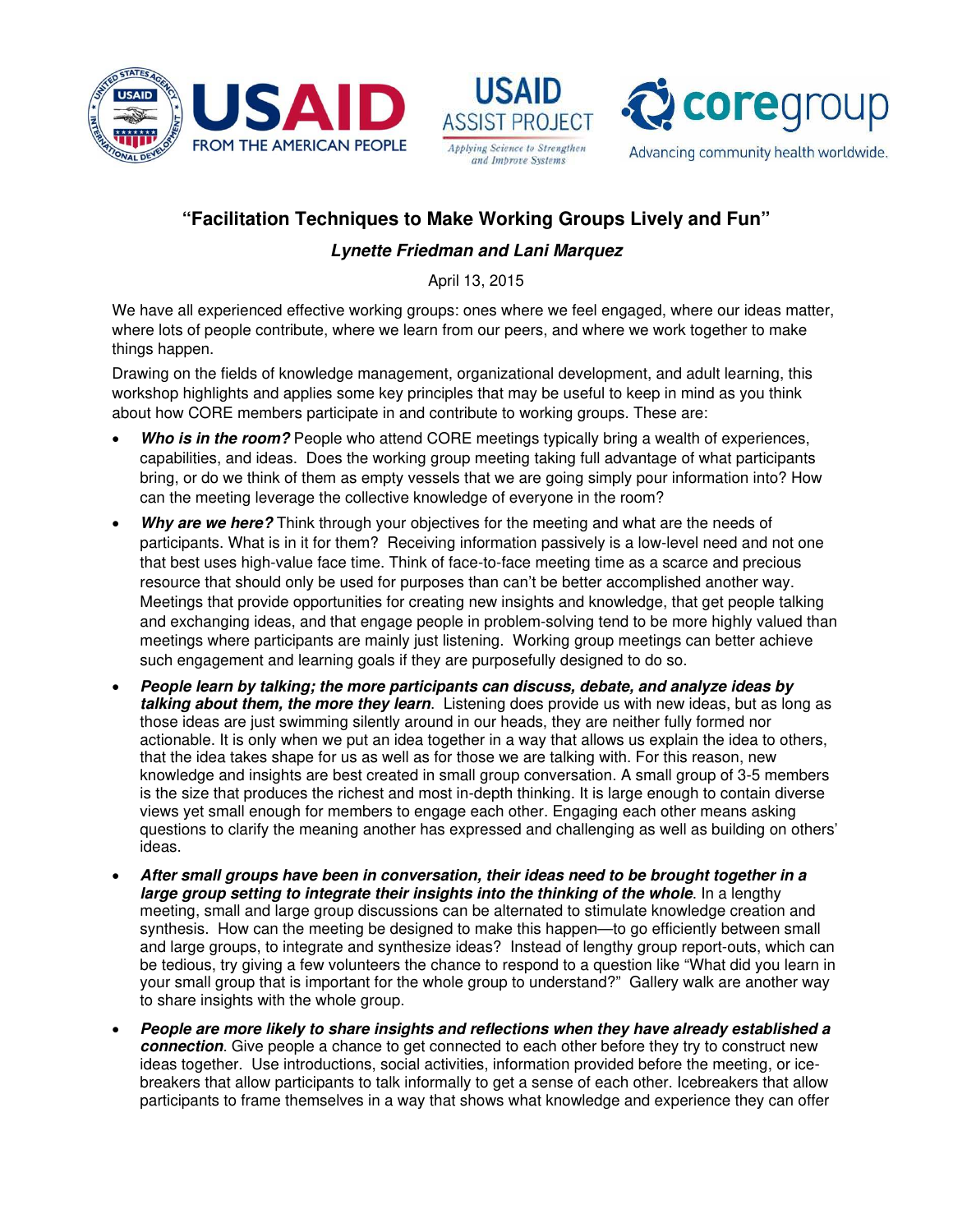the group are a good way to establish connections. For example, when asking people at round tables to introduce themselves, ask them to say their name, organization, and then something substantive, like "tell us one best practice that you've found to be effective in your work" or something related to the topic of discussion. It is these examples that others in the room are more likely to remember and associate with that individual. Conversely, icebreakers that don't relate to anything of interest to people may seem forced or even awkward.

- **What will happen that will make the best use of everyone's time?** How do you want people to interact during the meeting? Is there value in having people connect with others who don't happen to be sitting at the table they chose when they walked in the room? At what point in the activity would it be helpful to bring together people of different experiences? Who should come together and when? And how will ideas generated in small groups come back to the whole room? Having a plan for the meeting which describes and indicates times for each activity and gives directions to all those facilitating helps to make the best use of scarce meeting time. It's a good practice to check the planned times with a colleague to make sure they are realistic.
- **How the room is set up makes a difference**. Classroom style set-up suggests passive listening. Small groups (4-6 people) are more conducive to deep conversation than 10 or 11 people crowded around a large round table. If possible, remove tables and just use chairs. Use of chairs without tables makes it easier to re-arrange participants in different size groups and to do whole-room activities like "voting with your feet" or gallery walks. Tables can also be too conducive for participants to bring out their laptops and multi-task.
- **Build in time for reflection**. Before beginning a discussion or conversation, ask each participant to think silently for a minute about the question or topic under discussion. Giving just a small amount of time for individual reflection increases the quality of each person's contribution, since it allows each person to organize their ideas and connect new information with their own experience.

We have also found there are many simple techniques for organizing group interactions that encourage wider engagement and participation. Some are **connecting** practices that bring together people with the "know-how," providing them with opportunities to learn from one another, share experiences, and generate new ideas about their work. Others are **collecting** practices—methods of capturing information, although often this occurs as a result of new insights gained through **connecting** practices.

Some of the techniques that we think are especially relevant to CORE working groups are listed below. Additional techniques and tips are provided in the other handouts for this workshop, including Designing Participatory Meetings and Brownbags: A TOPS Quick Guide to Linking Development Practitioners and Tips for Making Virtual Meetings Effective by Nancy Dixon. The guide Engaging Everyone with Liberating Structures by Group Jazz is also an excellent resource, available at: http://www.groupjazz.com/documents/EngagingEveryone.pdf.

| <b>Technique</b>                                                                        | How to apply in<br>working group<br>meetings |
|-----------------------------------------------------------------------------------------|----------------------------------------------|
| <b>1-2-4-ALL</b> is a technique from the guide <i>Engaging Everyone with Liberating</i> | 1-2-4-All can be                             |
| Structures that facilitates rich conversation in small groups and then brings the       | used to generate,                            |
| small groups together to integrate their ideas around an important question or          | discuss, or reflect                          |
| issue. Give participants a short amount of time to silently reflect on a question or    | on questions of                              |
| issue (1). Then ask participants to find one other person and share their ideas.        | interest to the                              |
| You can invite them to talk to the person next to them or, if you'd like them to        | working group,                               |
| move around and mix it up a bit more, ask them to stand up and find a partner           | including develop                            |
| (2). Give the pairs 5-10 minutes to discuss the question. Then ask two pairs to         | action agendas.                              |
| join up (4). Suggest that they each first share interesting things they heard or        | The technique gets                           |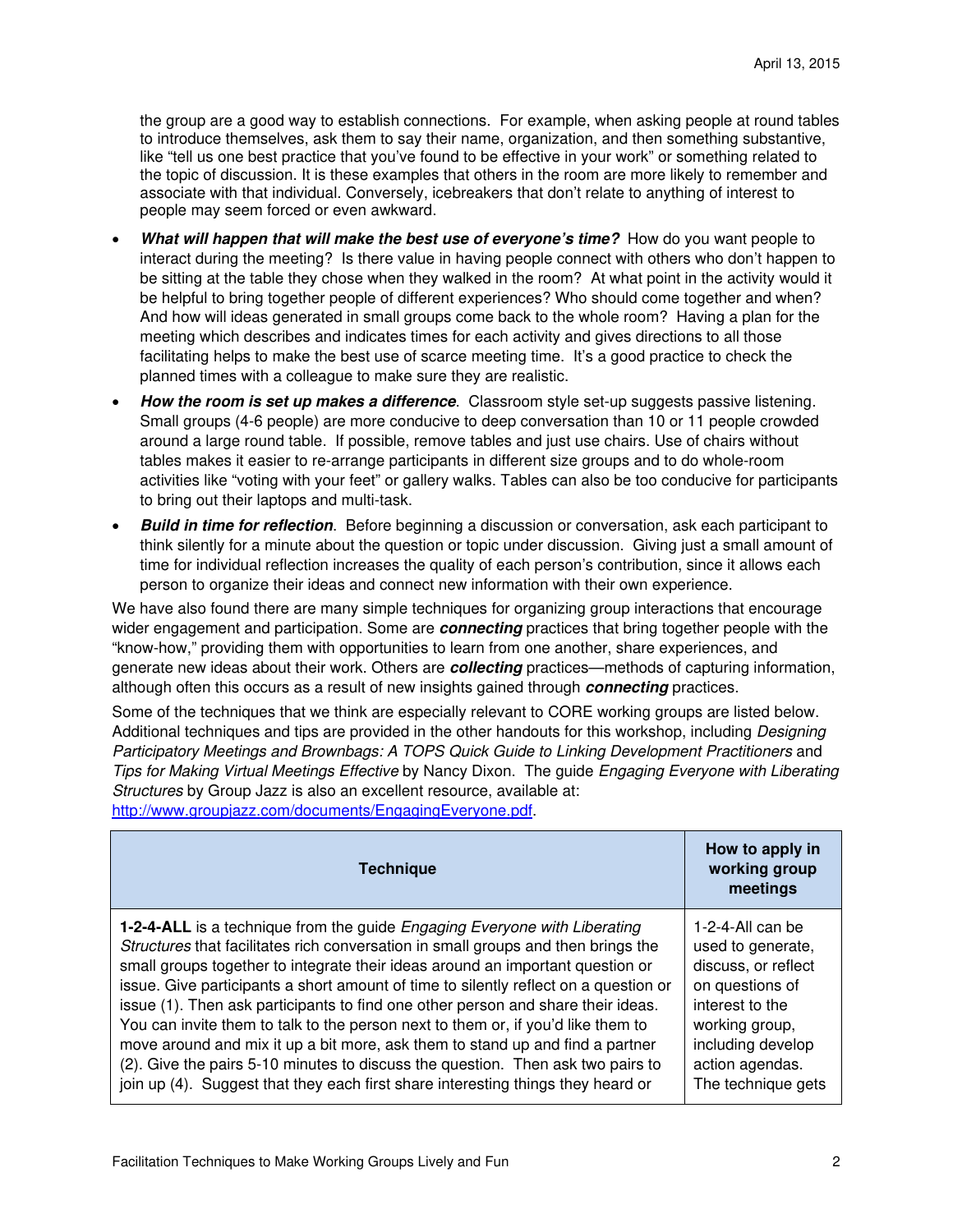| <b>Technique</b>                                                                                                                                                                                                                                                                                                                                                                                                                                                                                                                                                                                                                                                                                                                                                                                                                                                                                                                                                                                                                                                                                                                                                                                                                                                                                  | How to apply in<br>working group<br>meetings                                                                                                                             |
|---------------------------------------------------------------------------------------------------------------------------------------------------------------------------------------------------------------------------------------------------------------------------------------------------------------------------------------------------------------------------------------------------------------------------------------------------------------------------------------------------------------------------------------------------------------------------------------------------------------------------------------------------------------------------------------------------------------------------------------------------------------------------------------------------------------------------------------------------------------------------------------------------------------------------------------------------------------------------------------------------------------------------------------------------------------------------------------------------------------------------------------------------------------------------------------------------------------------------------------------------------------------------------------------------|--------------------------------------------------------------------------------------------------------------------------------------------------------------------------|
| said in the previous rounds. Then continue with the conversation as a group.<br>Less time is needed in the pairing of pairs. Then invite everyone back to the<br>whole group (All). Without "calling on" individual small groups, ask an open<br>question such as "What insights emerged from your conversation?" or "What did<br>you learn that is important for the large group to understand?". The technique<br>can also be done as 1-3-6-All, using trios rather than pairs.<br>Read more: https://www.usaidassist.org/resources/1-2-4-all                                                                                                                                                                                                                                                                                                                                                                                                                                                                                                                                                                                                                                                                                                                                                   | everyone in the<br>room engaged in<br>the conversation<br>and produces a<br>natural synthesis of<br>the ideas as pairs<br>or trios join and<br>integrate their<br>ideas. |
| 25-to-10 (Crowd Sourcing) is a technique from the guide <i>Engaging Everyone</i><br>with Liberating Structures for quickly generating and rating ideas. Distribute one<br>index card to every participant. Pose a question, and ask everyone to think<br>about their best response/idea silently, and then write it clearly on the card.<br>When all have completed their card, ask everyone to mill around swapping cards<br>repeatedly until the cards have churned and no one has their own card. At the<br>signal, ask participants to pair off. Each person reads the idea on the card in<br>their hand and tries to sell the idea to the other person. Then trade cards and<br>rate the idea on the card on a scale of 1-5: "5" being fabulous and "1" just OK.<br>At the signal, each person makes a new pair and repeats the procedure.<br>Repeat five times. At round 5, each card should have 5 ratings. Each person<br>adds up the score for the card in their hand. The facilitator asks for any idea with<br>a score of 252423. etc. until the highest scored idea is identified. Ask the<br>person to read the highly rated idea aloud. Continue to identify and read out the<br>top 10 high scores. If the group is small, each card can be used to express<br>more than one idea. | This is a great<br>method to generate<br>ideas and get the<br>sense of the entire<br>group about them,<br>allowing for ideas to<br>be rank-ordered.                      |
| Card Sorting is a way of gathering and organizing ideas that draws on the<br>knowledge of the whole group. Similar to 25-to-10, each participant reflects on a<br>question and writes one idea on a card or post-it (you can allow people to<br>generate more than one card). It is helpful to have a sticky wall on which cards<br>can be posted and reposted, or butcher paper if post-its are used. After all the<br>ideas have been generated and posted, ask all to look at the posted ideas and<br>begin sorting them into like groups, such as ideas that can be easily<br>implemented together. Encourage participants to add names for the groups or<br>categories. Once ideas have been sorted into like groups, ideas can be rank<br>ordered by giving each participant an equal number of colored dots to vote on<br>the ideas (e.g., a participant can places 1 dot on each of 10 ideas, or weights<br>their vote by placing more than 1 dot on an idea they feel strongly about).                                                                                                                                                                                                                                                                                                   | Card sorting and<br>voting is a fast way<br>to generate written<br>ideas and engage<br>the whole group in<br>categorizing and<br>ranking them.                           |
| Field Trip Around the Room is a technique that can be used in a meeting to<br>organize how members of the group discuss several topics and integrate their<br>ideas for how to address them. It uses small group conversation and successive<br>discussions of the same topic by different groups to help to integrate the ideas of<br>the whole group around specific topics/questions posted on flip charts in the                                                                                                                                                                                                                                                                                                                                                                                                                                                                                                                                                                                                                                                                                                                                                                                                                                                                              | This technique is a<br>good alternative to<br>plenary discussion<br>when you have<br>several issues that                                                                 |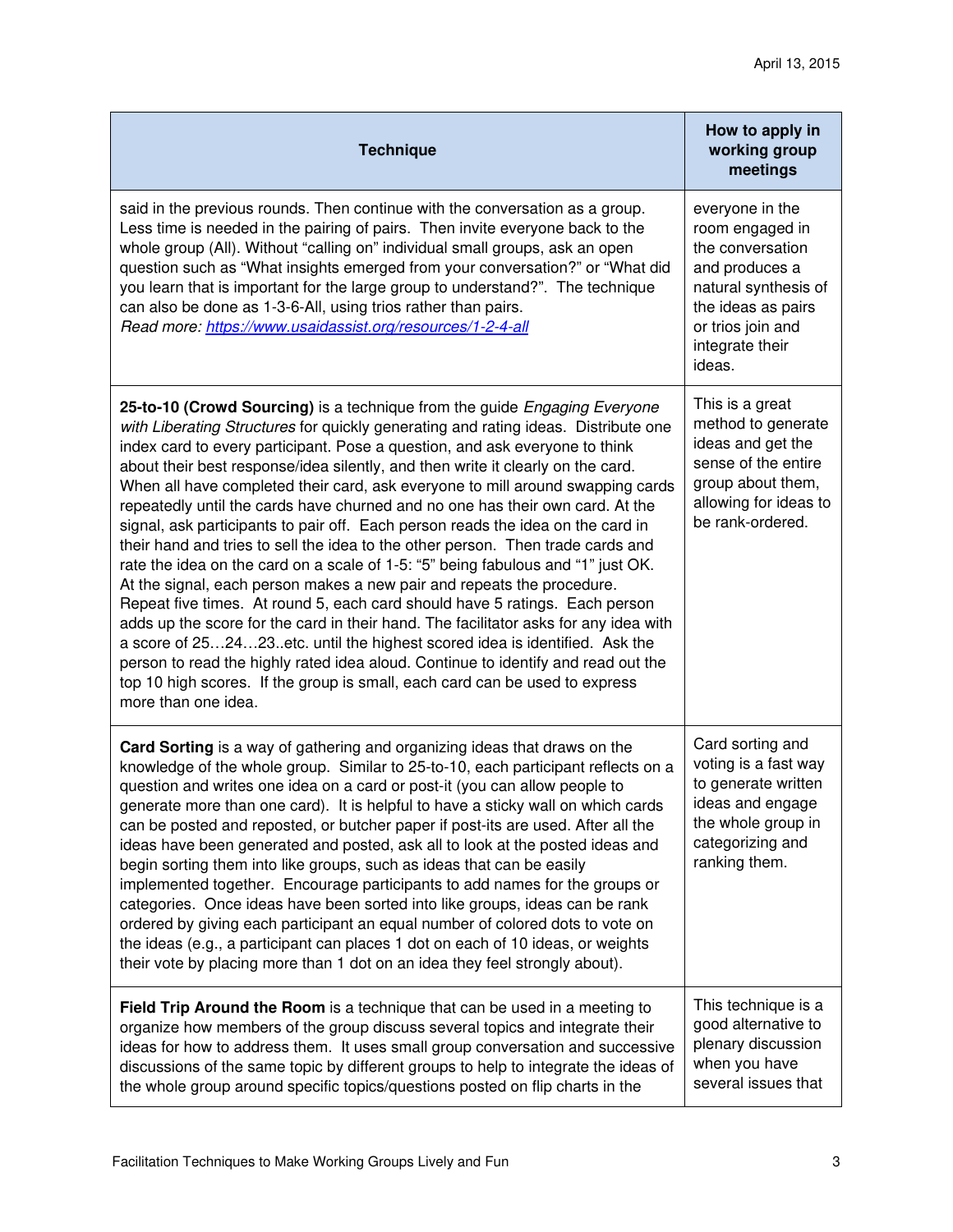| <b>Technique</b>                                                                                                                                                                                                                                                                                                                                                                                                                                                                                                                                                                                                                                                                                                                                                                                                                                                                                                                                                                                                                                                                                                                                                                                                                                                                                                                                                                                                                                     | How to apply in<br>working group<br>meetings                                                                                                                                                                                                                                                                                                              |
|------------------------------------------------------------------------------------------------------------------------------------------------------------------------------------------------------------------------------------------------------------------------------------------------------------------------------------------------------------------------------------------------------------------------------------------------------------------------------------------------------------------------------------------------------------------------------------------------------------------------------------------------------------------------------------------------------------------------------------------------------------------------------------------------------------------------------------------------------------------------------------------------------------------------------------------------------------------------------------------------------------------------------------------------------------------------------------------------------------------------------------------------------------------------------------------------------------------------------------------------------------------------------------------------------------------------------------------------------------------------------------------------------------------------------------------------------|-----------------------------------------------------------------------------------------------------------------------------------------------------------------------------------------------------------------------------------------------------------------------------------------------------------------------------------------------------------|
| corners of the room. To organize the field trip, divide the participants into<br>groups-one group for each issue to be discussed (ideally, 5-8 people per<br>group). (A quick way to divide participants into groups is to have them count off<br>in sequence-1, 2, 3, 4, 5, 1, 2, 3, 4, 5, etc.-and join the group of the number<br>they said.) Have each group stand by one of the flip charts, and when instructed<br>to do so, discusses the topic/question and writes their answers on the flipchart in<br>a 10-minute round. Each group has the opportunity to address the issues on<br>each chart sequentially in 10-minute intervals before moving on to the next<br>chart. Each group leaves one person behind to explain what their group has just<br>put on the chart – that person has 1 minute to explain before moving on to rejoin<br>his or her group. After every group has worked on every flip chart, have the<br>groups return to the flip chart they started at. Give each group a few minutes to<br>study the comments left by all groups and then give a short report-out of the key<br>ideas noted on the chart and suggest next steps to follow up on these ideas.<br>Read more: https://www.usaidassist.org/resources/field-trip-around-room                                                                                                                                                                               | specific groups<br>need to discuss.<br>Similar in concept<br>to a knowledge café<br>but faster and<br>engages the<br>participants in<br>creating the<br>synthesis notes.                                                                                                                                                                                  |
| Gallery Walk (aka Walk-About) is a technique from the guide Engaging<br>Everyone with Liberating Structures that gets the whole room on its feet to take<br>a walking tour of posters or flip chart pages generated by different groups that<br>reflect each group's answers to a question or series of questions. All the charts<br>are posted around the room, and the whole group walks around to look at them<br>one at a time. A member of the group can be asked to share one or two<br>highlights, or the meeting facilitator can make comments on each chart, but most<br>of the information is conveyed as participants read each chart. After the gallery<br>walk, ask for reflections on what people saw with an open, inviting question,<br>such as "What stood out for you?"                                                                                                                                                                                                                                                                                                                                                                                                                                                                                                                                                                                                                                                            | This is an<br>energizing way to<br>organize small<br>group report-outs<br>because it gets<br>everyone on their<br>feet and moving<br>around the room.                                                                                                                                                                                                     |
| A Knowledge Café is a method for hosting conversations about questions that<br>foster discussion about topics important to participants. These conversations link<br>and build on each other as people move between groups, cross-pollinate ideas,<br>and discover new insights into the questions or issues. The Café host asks the<br>meeting participants to sit as groups of five to six people at small tables covered<br>in paper to allow for participants to write on the table cover. Each table has a<br>clearly identified question (e.g., written on a table tent). In Round 1, participants<br>discuss the "table question" for 20 to 30 minutes and make notes on the table<br>paper. The table host uses a notebook to summarize the discussion as it<br>continues. When the café facilitator gives the signal, everyone except the table<br>host moves to another table of their choice. Ideally, the members of the table<br>should try to choose different tables so that they do not move from table to table<br>as a group. In subsequent rounds, the table host welcomes the new guests and<br>briefly shares the main ideas, themes and questions of the initial conversation to<br>encourage new table guests to link and connect ideas coming from their<br>previous table conversations. By providing opportunities for people to move in<br>several rounds of conversation, ideas, questions, and themes begin to link and | When a technical<br>team has a large<br>event with multiple<br>stakeholders or<br>staff from field<br>offices present, a<br>Knowledge Café<br>can be organized in<br>order to engage all<br>participants in<br>conversation<br>around a set of pre-<br>determined<br>questions. The<br>design also<br>encourages<br>discussion among<br>different groups, |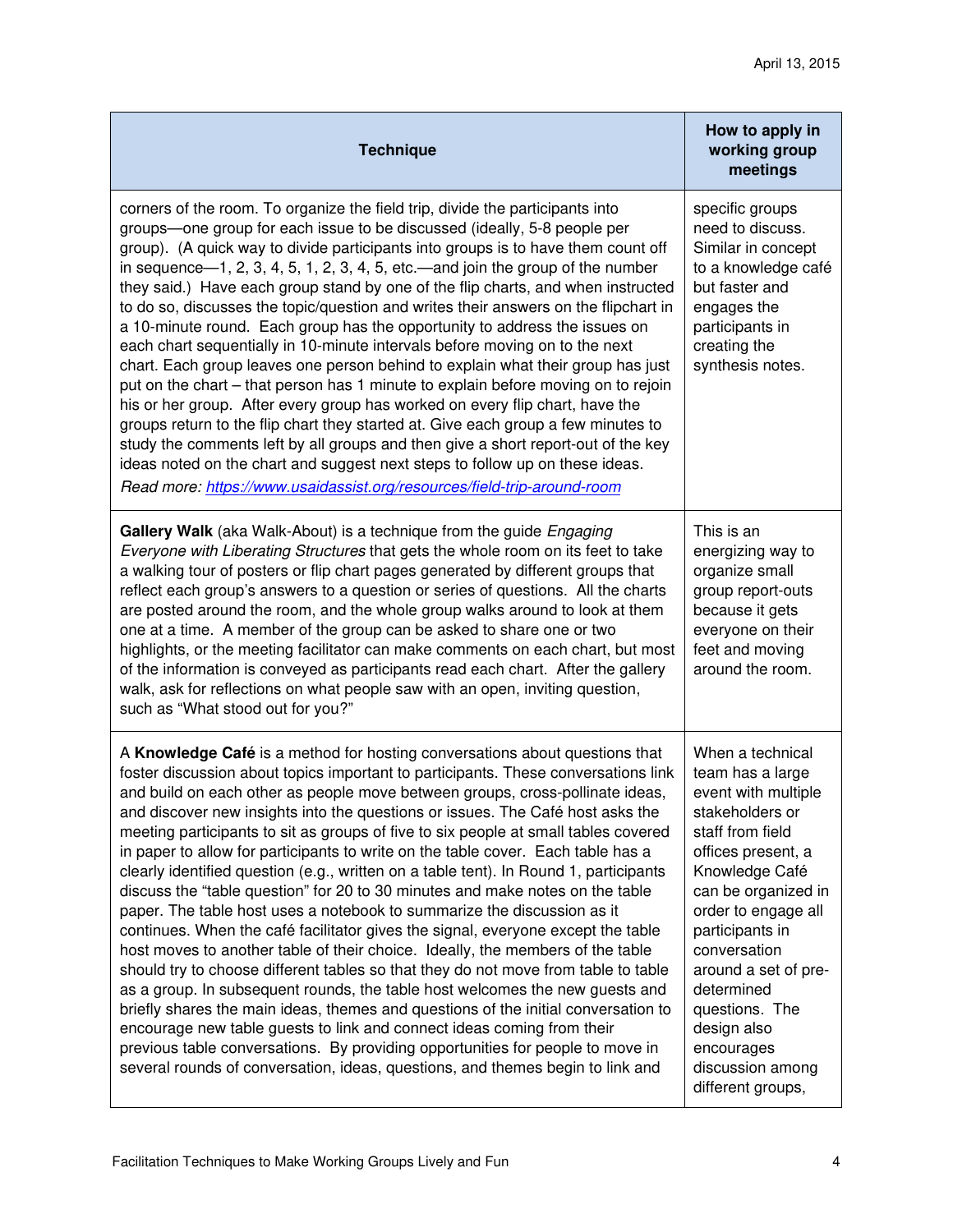| <b>Technique</b>                                                                                                                                                                                                                                                                                                                                                                                                                                                                                                                                                                                                                                                                                                                                                                                                                                                                                                                                                                                                                                                                                                                                                                                                                                                                                                                                                                                                                                                                                                                                                                                                     | How to apply in<br>working group<br>meetings                                                                                                              |
|----------------------------------------------------------------------------------------------------------------------------------------------------------------------------------------------------------------------------------------------------------------------------------------------------------------------------------------------------------------------------------------------------------------------------------------------------------------------------------------------------------------------------------------------------------------------------------------------------------------------------------------------------------------------------------------------------------------------------------------------------------------------------------------------------------------------------------------------------------------------------------------------------------------------------------------------------------------------------------------------------------------------------------------------------------------------------------------------------------------------------------------------------------------------------------------------------------------------------------------------------------------------------------------------------------------------------------------------------------------------------------------------------------------------------------------------------------------------------------------------------------------------------------------------------------------------------------------------------------------------|-----------------------------------------------------------------------------------------------------------------------------------------------------------|
| connect. At the end of the three rounds, all of the tables or conversation clusters<br>in the room will be cross-pollinated with insights from prior conversations.<br>Read more: https://www.usaidassist.org/resources/knowledge-café                                                                                                                                                                                                                                                                                                                                                                                                                                                                                                                                                                                                                                                                                                                                                                                                                                                                                                                                                                                                                                                                                                                                                                                                                                                                                                                                                                               | since participants<br>move<br>independently<br>among tables to<br>discuss questions<br>that interest them.                                                |
| Popcorn Report-outs is a technique for eliciting comments from those who feel<br>moved to share them, rather than calling on tables or groups sequentially to<br>report out. Ask the open question, "What did you hear in your small group that is<br>important for the whole group to understand?" and allow the group to think for<br>20-30 second before you say anything further. Some people will be moved to<br>shared (like the first kernels of popping popcorn), and hearing from a few people<br>will likely encourage others to also share reflections. The facilitator can also ask<br>a question such as, "Did anyone have a different view?" to elicit other views.<br>Hearing from 5-8 individuals in a large group can create a sense of the key<br>issues discussed across the small groups and takes less time and usually<br>involves less repetition than group-by-group report-outs.                                                                                                                                                                                                                                                                                                                                                                                                                                                                                                                                                                                                                                                                                                            | Use to bring the<br>ideas of small<br>group discussions<br>back to the whole<br>or to get a sense of<br>how participants<br>reacted to a<br>presentation. |
| Speed Consulting is a group technique that draws on the experience of<br>participants to advise another participant on how to address a specific problem<br>or issue. It uses small group conversation and a fast-paced schedule to focus<br>participants on providing concrete, actionable advice. In advance, identify a<br>number of people (around 10% of the total) with a program implementation issue<br>which they would like help with - they are to play the role of the client who will<br>be visited by a team of brilliant management consultants. Implementation issues<br>should not be highly complex; ideally, each issue could be described in three<br>minutes or less. Sit one issue owner at each table. Everybody else at the table<br>plays the role of the high-priced consultant—paid by the minute! The issue<br>owner remains at the table throughout the exercise, while the groups of "visiting<br>consultants" move around. 15 minutes per round is usually enough time for the<br>consultants to dispense valuable advice based on their own experience. The<br>time pressure is designed to prevent any one person monopolizing the time with<br>long-winded explanations. Can be done with 1-3 rounds, depending on how<br>much time is available. As the end of the exercise, ask the issue owners to<br>comment on the input they received, and then ask the consultants to do the<br>same. Typically, both groups of participants will voice surprise at the breadth<br>and value of ideas that they heard.<br>Read more: https://www.usaidassist.org/resources/speed-consulting | This is an engaging<br>way to build in peer<br>problem solving into<br>any meeting.                                                                       |
| Speed Networking is a technique from the guide Engaging Everyone with<br>Liberating Structures for getting all participants in a meeting to reflect on a<br>question and share their insights with others in small group conversation. Invite<br>everyone to think individually about a provocative question that relates to the<br>purpose of the meeting or the group. Make it a question that levels the playing                                                                                                                                                                                                                                                                                                                                                                                                                                                                                                                                                                                                                                                                                                                                                                                                                                                                                                                                                                                                                                                                                                                                                                                                  | Speed networking<br>is a great way to<br>generate energy at<br>the beginning of a<br>meeting by                                                           |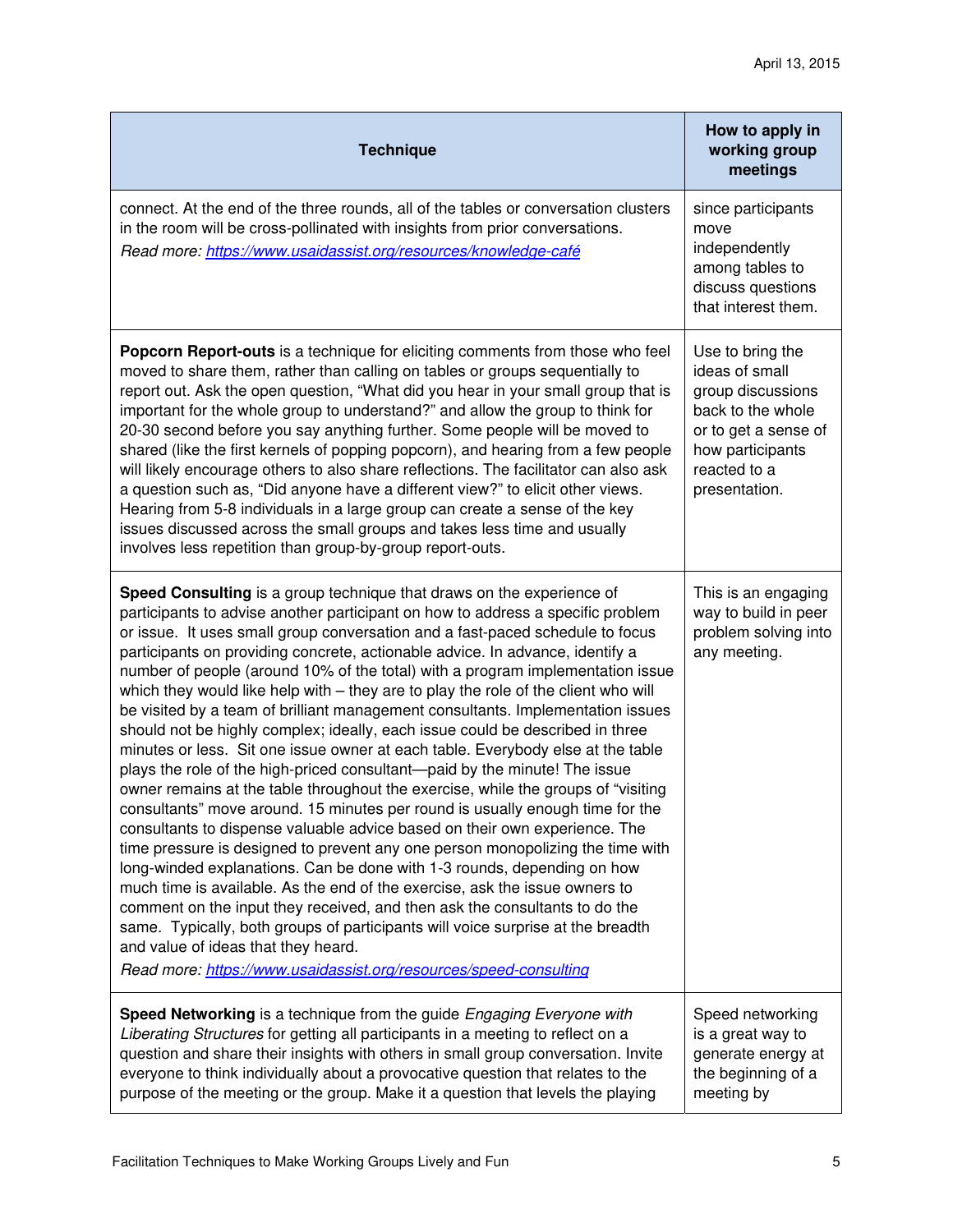| <b>Technique</b>                                                                                                                                                                                                                                                                                                                                                                                                                                                                                                                                                                                                                                                                                                                                                                                                                                                                                                                                                                                                                                                                                                                                                                                                                                                                                                                                                                                                                                                                                                                                                                                                                                                                                                                               | How to apply in<br>working group<br>meetings                                                                                                                                                                                                                                                                                                                                                                                                                                                 |
|------------------------------------------------------------------------------------------------------------------------------------------------------------------------------------------------------------------------------------------------------------------------------------------------------------------------------------------------------------------------------------------------------------------------------------------------------------------------------------------------------------------------------------------------------------------------------------------------------------------------------------------------------------------------------------------------------------------------------------------------------------------------------------------------------------------------------------------------------------------------------------------------------------------------------------------------------------------------------------------------------------------------------------------------------------------------------------------------------------------------------------------------------------------------------------------------------------------------------------------------------------------------------------------------------------------------------------------------------------------------------------------------------------------------------------------------------------------------------------------------------------------------------------------------------------------------------------------------------------------------------------------------------------------------------------------------------------------------------------------------|----------------------------------------------------------------------------------------------------------------------------------------------------------------------------------------------------------------------------------------------------------------------------------------------------------------------------------------------------------------------------------------------------------------------------------------------------------------------------------------------|
| field and for which there is no "right" answer-something that everyone in the<br>group has an equal ability to talk about. Tell participants that when they hear the<br>bell, they should find a partner. Explain that partnering with a person they know<br>less well than they know others will be most interesting. Invite the pairs to have<br>a conversation about the suggested question. After a short time (5-10 minutes<br>depending on how much total time you have), ring a bell or use some signal to<br>let participants know it is time to find another partner and have another<br>conversation. Ask participants to raise their hand if they are looking for a partner<br>so everyone can see who else needs a partner. Three "rounds" are usually<br>sufficient to allow for a lot of mixing and conversation. Tell participants that when<br>the bell rings continuously, they should stop their conversation and come back to<br>the large group. Have a short large group conversation about what the<br>participants experienced in the exercise.                                                                                                                                                                                                                                                                                                                                                                                                                                                                                                                                                                                                                                                                         | providing an<br>opportunity for<br>everyone to speak<br>early on.                                                                                                                                                                                                                                                                                                                                                                                                                            |
| Storytelling is a way to share knowledge that incorporates the context, emotion<br>and tacit knowledge. The story conveys much more than a series of basic<br>procedural steps. It can contain the rationale, the strategy and the cultural<br>values implicit within the actions taken by the story teller. It is invaluable to put<br>messages in a context that learners can better understand through key details.<br>One way to use story-telling in a large group is to have people gather in small<br>groups of three to five. In each small group, each member has two minutes to<br>tell a story centered on a question provided by the facilitator. Use a bell or other<br>signal to let all groups know when it's time to begin and when it's time to go on<br>to the next story. After two minutes, the next person begins their story. Once<br>each person in the small group has told their two-minute story, everyone is<br>asked to get up and find a new small group of three to five people that have not<br>yet heard their story. Repeat the process of each person sharing a two-minute<br>story in groups of three to five people. Continue until each person has had the<br>chance to tell their story three or four times and has heard 12-16 stories. Then<br>bring everyone back into the large group. One way to process what people<br>heard in the stories is for the facilitator to ask people to share what they learned<br>from the stories they heard and from the act of telling them. What new methods<br>have they heard about? What insights have they gained into the problem being<br>discussed? What do they want to know more about?<br>Read more: https://www.usaidassist.org/resources/storytelling | Use storytelling as<br>an alternative to<br>formal<br>presentations or as<br>a way of sharing<br>successes or<br>challenges.<br>Because stories<br>naturally have an<br>emotional content<br>(how the person felt<br>about the situation<br>described), the<br>storyteller seems<br>more approachable.<br>Members who listen<br>to another member<br>tell a story are more<br>willing to give that<br>person a follow-up<br>call or email to<br>learn more detail<br>about what<br>happened. |
| TRIZ is a technique from the guide Engaging Everyone with Liberating<br>Structures that can help a group think creatively about how to solve a problem or<br>improve a complex process by thinking about the opposite of the desired result.<br>TRIZ encourages participants to think outside the usual solutions by envisioning<br>what would be the perfect system to prevent the desired result from occurring.<br>By focusing on how to ensure that the opposite occurs, characteristics that may<br>be preventing the desired result from happening are more easily identified and                                                                                                                                                                                                                                                                                                                                                                                                                                                                                                                                                                                                                                                                                                                                                                                                                                                                                                                                                                                                                                                                                                                                                        | TRIZ brings a<br>game-like quality to<br>the identification of<br>barriers to<br>achieving our<br>desired results. As<br>a structured                                                                                                                                                                                                                                                                                                                                                        |